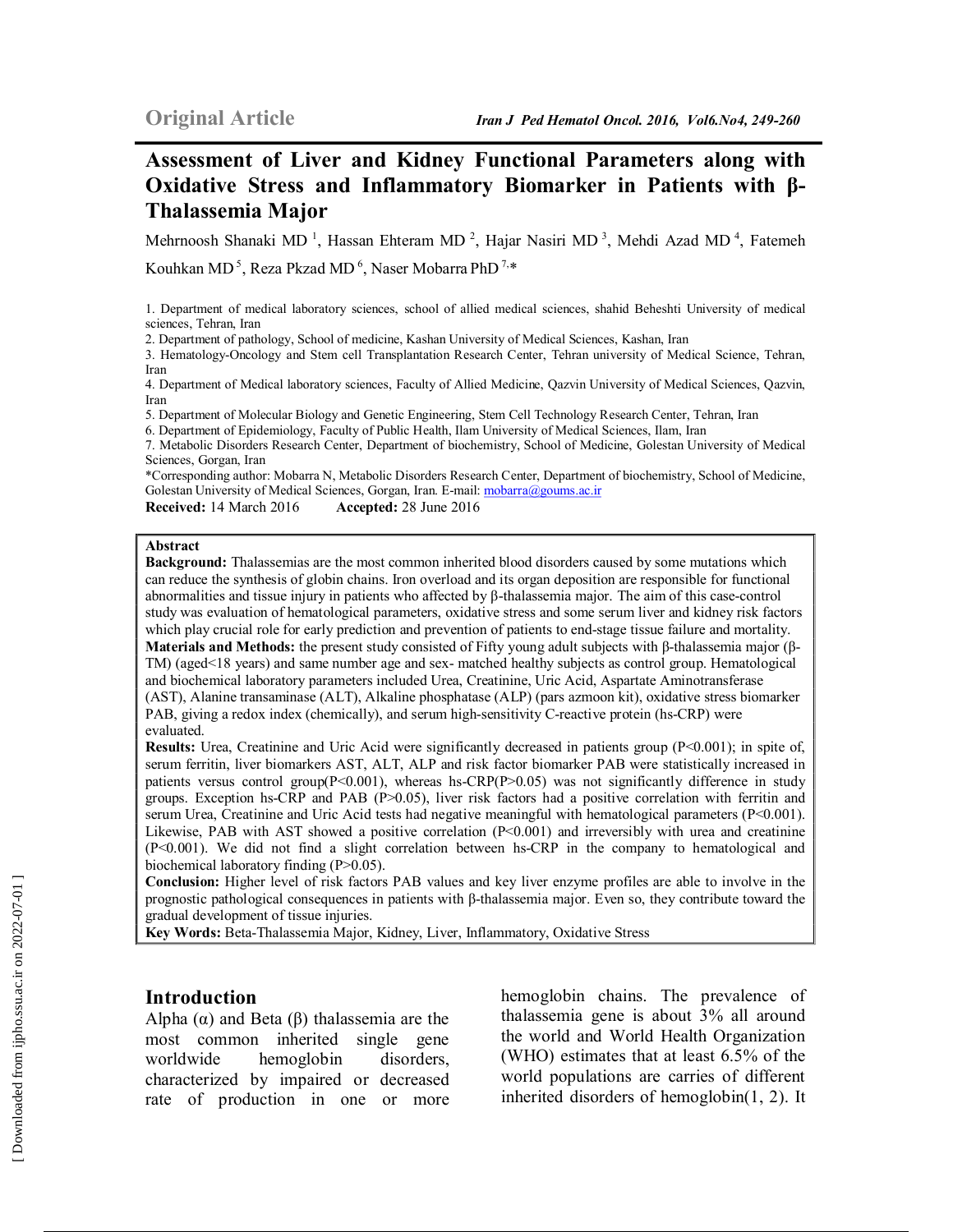occurs commonly in Mediterranean region, African-Americans, Chinese, Syria, India and Iran. Approximately, 15000 people are known as thalassemic and concerning 3,000,000 people are carrying thalassemia gene in Iran (3-5). Beta-thalassemia which was first described by Cooley and Lee, represents a group of recessively inherited hemoglobin disorders which impaired to production of beta globin chains, leading to a relative excess of alpha globin chains(4). β-Thalassemia major (β-TM), with both impaired β-globin genes refers to patients who suffer from profound anemia because imbalance of globin-chain synthesis. Subsequently; require regular blood transfusions for survival (6). Frequent blood transfusions are inevitably associated with iron overload and also peripheral hemolysis, increased intestinal iron absorption and ineffective erythropoiesis which cause iron accumulation in the reticulo-endothelial system (RES), as well as, enhanced generation of reactive oxygen species (ROS) and chronic oxidative stress(7-9). Furthermore, in patients with βthalassemia major, the iron saturation in the RES that lead to organ toxicity and subsequent organ dysfunction is associated with considerable morbidity and mortality (7, 10). Iron has a catalytic role to produce powerful reactive oxidant species (ROS) and free radicals which lead to oxidative damage. Therefore evaluation of oxidative stress can be useful in protecting βthalassemia patients from more serious complications of the disease followed by iron deposition in different parts of body, notably in heart, liver, kidney and endocrine glands (6, 11). Tissue damage occurs due to oxidative stress, and accumulation of iron in the body (25).With the regards to past studies, renal and liver diseases have not been major issues in patients with β-TM because survival was limited by severe cardiac iron loading from chronic transfusion therapy leading to premature early death and simply patients did not live long enough to develop

conditions linked to these two organ dysfunction.(12) Liver is the primary organ of iron storage has a large capacity to produce proteins. It is the only tissue for synthesis of transferrin and ferritin. Free ferrous iron is highly toxic and normally is protein-bound within the liver. With continued transfusions, iron eventually accumulates in parenchymal cells (hepatocytes). Moreover, iron catalyzes the production of free radicals which have been implicated in the lipid peroxidation, hepatotoxicity and increasing the risk of liver injury with hepatocytes, synthetic dysfunction, fibrosis, and eventually cirrhosis (13-16). In most β-TM patients, remarkable increase in renal tissue iron content and oxidative stress which contribute to lipid peroxidation and functional abnormalities in tubular cells may lead to tissue injury and kidney dysfunction(12). Ancient studies have been demonstrated that nevertheless renal dysfunction in these patients is not fully understood and seems to be multi factorial, there is a correlation between markers of kidney abnormalities and severity of anemia in TM patients(17). A number of studies have been reported that mean values of creatinine clearance and glomerular filtration rate (GFR) were higher than normal in patients with β-TM (17, 18). Patients with thalassemia are known to have severe cardiomyopathy, reticuloendothelial, and other major systems dysfunction (19, 20), but renal involvement has received little attention. Therefore, the present study was designed to detect early prediction from risk of liver and renal involvement in b-thalassemia patients and to correlate the findings with laboratory parameters.

### **Materials and Methods Participent Population**

This case-control study was carried out on fifty β-TM subjects (17.6 years old) with transfusion-dependent thalassemia registered in the Thalassemia and Hemoglobinopathy Research Center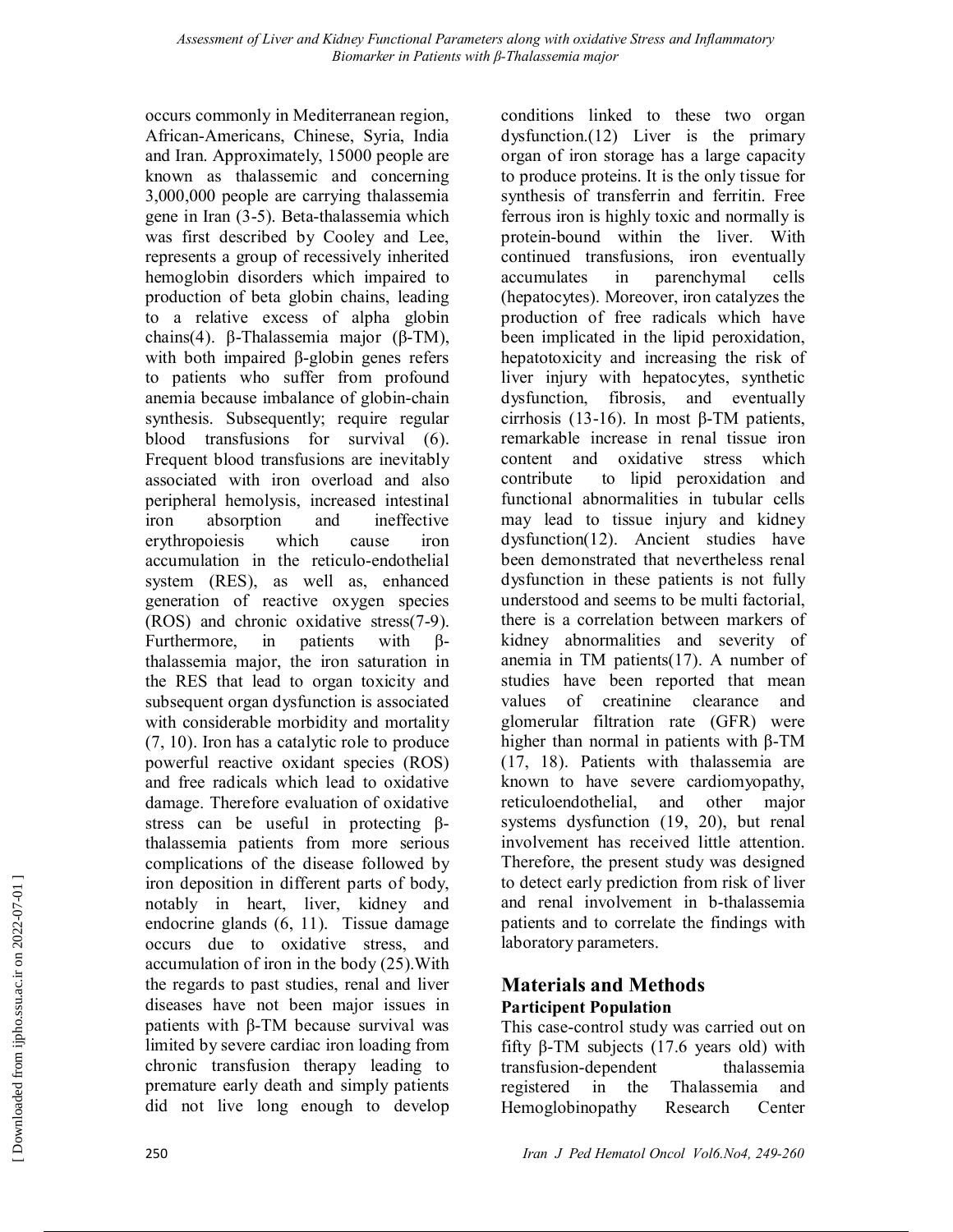Tehran University of Medical Sciences, Tehran, Iran, in 2015 based on complete blood count and hemoglobin electrophoresis, also the same number healthy control population (17.5 years old) with proven healthy history by complete clinical and laboratory examination was recruited from our center, as well which were matched to patients in sex and age. All subjects were informed about the study protocol and written consents were obtained from all participants. Patients received packed cell every month. They received iron chelator together with regular transfusion like Desferal or Deferiprone. Participants taking vitamin supplements, anti-inflammatory drugs, those who had diabetes, myocardial infarction (MI), acute infection, liver and kidney disease, or any acute illness and smokers were excluded from the study.

### **Blood Sample Collection**

At the beginning of the study blood from patients was collected just before the transfusion. Five milliliter venous blood sample were collected in aseptic conditions from each subjects and were collected in plain and EDTA glass tubes. Blood samples were obtained to complete blood count (CBC) by automatic hematology analyzer (Sysmex KX21; Sysmex, Kobe, Japan). Meanwhile, Serum was separated by centrifugation at 2500 rpm for 15 minutes at room temperature and divided into several aliquots and was kept at −80°C until it was analyzed.

### **Laboratory analyses**

### **Measurement of hematological markers**

By the way of vast comprehensive hematological tests, we determined number of red blood cells (RBC), hemoglobin (Hb), hemotocrit (Hct), mean corpuscular volume (MCV), mean corpuscular hemoglobin (MCH) and mean corpuscular hemoglobin concentration (MCHC) were measured using an automated cell counter (Sysmex NE-1500). Finally Serum ferritin levels were

assessed by immunoassay analyzer (Elecsys, Roche, Germany).

# **Biochemical variables**

### **Liver Function Tests**

Alkaline phosphatase (ALP), alanine aminotransferase (ALT), aspartate aminotransferase (AST) activities were determined by using kinetic colorimetric methods (Randox).

### **Renal Function Tests**

Besides, Serum urea, uric acid, and creatinine were determined for each subject by kinetic colorimetric methods with the use of commercial kits using the BT-3000 autoanalyzer machine (Biotechnical, Rome, Italy).

### **Measurement of Inflammatory Biomarker Hs-CRP**

High-sensitivity C-reactive protein was measured in serum samples by a PEG (polyethylene glycol) enhanced immunoturbidimetry method with an Alcyon® analyzer (ABBOTT, Chicago, IL, USA).

### **Chemicals**

Chemical solutions included Peroxidase enzyme (Applichem: 230 U/mg, A3791, 0005, Darmstadt, Germany), TMB powder (3, 3′, 5, 5′-Tetramethylbenzidine, Fluka), chloramine-T, trihydrate (Applichem: A4331, Darmstadt, Germany) and hydrogen peroxide (30%) (Merck).

### **Assessment of Serum Oxidative Stress**

 In summary, this method was described by Alamdari et al(21) based on measurement of the balance between oxidants and antioxidants simultaneously by using chromogen TMB Throughout the assessment TMB supplemented with Peroxidase enzyme and chloramine-T which can be either oxidized to a color cation by oxidants or reduced to a colorless compound by antioxidants which finally provides a redox index. In order to<br>provide standard solutions, various standard solutions, various proportions  $(0-100\%)$  of 250  $\mu$ M hydrogen peroxide as an oxidant substance, were mixed with 3 mM uric acid (in 10 mM NaOH), as antioxidants. The absorbance of samples was measured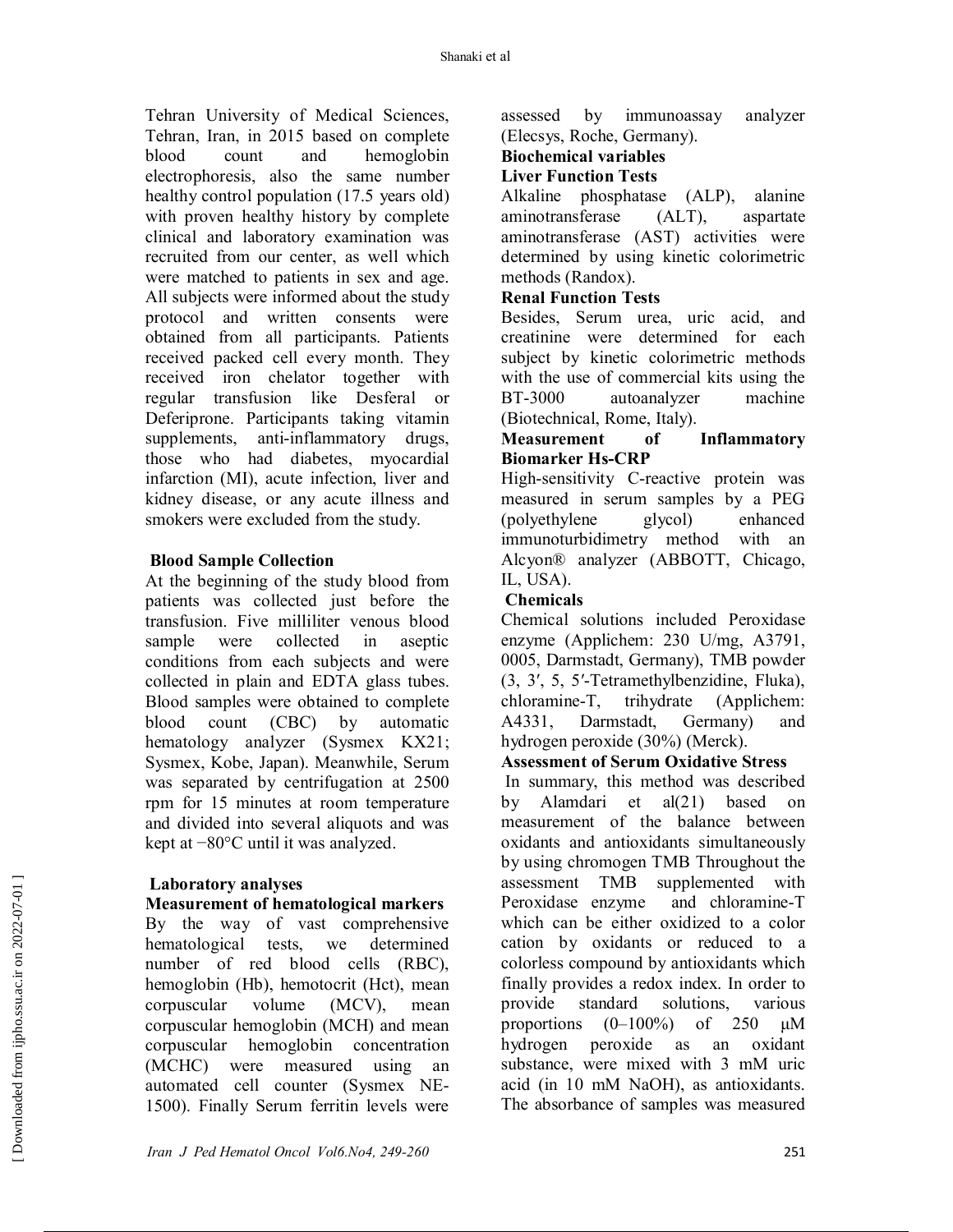with an enzyme-linked immunosorbent assay reader at 450 nm with refrence 620 nm and the values of Prooxidant-Antioxidant Balance (PAB) are expressed in arbitrary (H.K) unit.

# **Statistical Analysis**

All data was expressed as mean  $\pm$  standard deviation (SD) or frequency as per the parameter based on testimonial. Normally distributed parametric variables between groups were performed using Student's ttest. Mann–Whitney U test and Spearman's correlation univariate correlation analysis were conducted for relationship between all parameters. Multiple linear regression analysis was performed to determine the level of association between PAB and hs-CRP vs. the independent variables (liver, kidney and ferritin). Data was analyzed using the SPSS for Windows software (version 18 software package SPSS Inc, Chicago, IL, USA). P-value less than 0.05 accepted statistically significant.

# **Results**

# **Participants' characteristics**

An equal numbers of young adult's subjects less than 18 years old were entered in this present work. Demographic information and acquired hematologic results were summarized in Table1. With the exception of age, gender and MCHC, other acquired hematological indices in cases were significantly different from normal subjects (p<0.001). Furthermore, the hematological variables of Hb, HCT and RBC in normal group were within reference range, whereas β-thalassemia major patients showed significant difference from normal subjects, as they were statistically lower (P<0.001).

# **Liver and kidney risk parameters**

Collective data was also analyzed separately to assess the liver and kidney function organic parameters. As described in table 2, thalassemic patients exhibited high abnormal levels of AST  $(P<0.001)$ ,

ALT (P<0.001) and ALP (P<0.05) compared to normal healthy group. Data was also analyzed separately to test the kidney function organic parameters as potential sources of variation. Likewise, beta-thalassemia major subjects had significantly lower Urea, Creatinine and Uric Acid compared to normal healthy participant (P<0.001).

### **Serum oxidative stress and hs-CRP concentration among different groups**

Table 3 represents that level of PAB was markedly higher in β-TM than healthy controls (P<0.001), whereas no significant differences were observed between patients and healthy counterpart with regard to serum hs-CRP concentration  $(p=0.527)$ .

### **Association between PAB values, hs-CRP and Ferritin concentration with lab findings**

Univariate Spearman correlation analysis was performed to evaluate the association between PAB values, Ferritin and hs-CRP concentration versus other lab parameters. As shown in Table 4, wonderfully, a significant correlation was observed between Ferritin with liver laboratory tests (P<0.001) Figure1. Also, It was remarkable to consider a negative significant correlation between ferritin with kidney parameters (P<0.001) Figure 2. Furthermore, comparing the correlation between serum PAB with other parameters showed statistical correlation with  $AST(r=0.320 p=0.001)$  and inversely significant correlation only with Cr (r=- .319 p=0.001). Moreover, comparing the relationship between inflammatory markers with other values interestingly showed any significant correlation between hs-CRP to other laboratory finding. Finally, in the healthy participants, we did not find any changes between PAB values, hs-CRP concentration and all other variables (data not shown).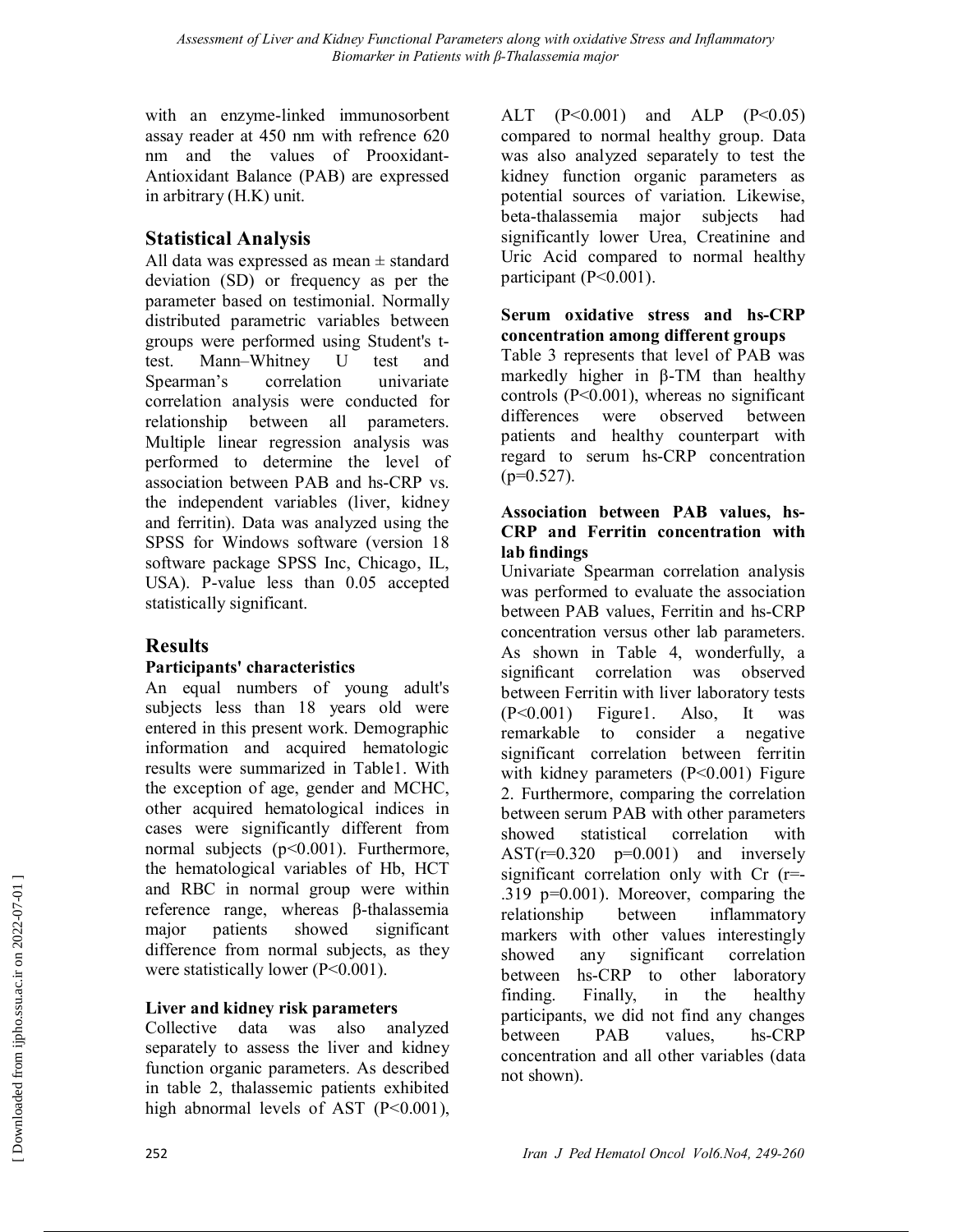### **Multivariate Analysis**

Multiple linear regression analysis was conducted to explore the predictors of PAB and hs-CRP levels. As shown in Tables 5, we did not find any significant

independent association when PAB and hs-CRP were treated as a dependent variable. On the other hand, neither parameter correlated with PAB and hs-CRP.

| <b>Variable</b>         | <b>Patients</b>     | <b>Controls</b><br>$(n=50)$ | $P-value$       |
|-------------------------|---------------------|-----------------------------|-----------------|
| Age                     | $17.62 \pm 3.04$    | $17.5 \pm 2.92$             | <sub>NS</sub>   |
| <b>Gender M/F</b>       | 24/26               | 23/27                       | NS              |
| RBC $(X_{10}^{12} / L)$ | $1.52 \pm 0.51$     | $5.17\pm1.24$               | $\leq 0.001$    |
| $Hb$ (g/dL)             | $5.91 \pm 1.38$     | $14.95 \pm 2.55$            | $\leq 0.001$    |
| HCT (%)                 | $16.91 \pm 6.24$    | $38.92 \pm 5.85$            | $\leq 0.001$    |
| MCV (FL)                | $68.85 \pm 16.35$   | $86.73 \pm 16.03$           | $\leq 0.001$    |
| $MCH$ (pg)              | $20.9\pm4.04$       | $30.94 \pm 5.92$            | $\leq 0.001$    |
| MCHC (g/dL)             | $28.48 \pm 7.62$    | $29.31 \pm 5.43$            | NS <sup>-</sup> |
| Ferritin<br>(mg/dL)     | $1313.52\pm 673.31$ | $212.5\pm 154.5$            | < 0.001         |

*Table I: Demographic and clinical characteristics of the Study Subjects* 

RBC:Number of red blood cells; Hb:Hemoglobin; Hct:Hemotocrit; MCV:Mean corpuscular volume; MCH: Mean corpuscular hemoglobin; MCHC: Mean corpuscular hemoglobin concentration. Values represent means  $\pm$  SD. Comparisons were made using Student's t test between groups. Significance was defined as  $P \le 0.05$ . NS (Not significant).

| <b>Variable</b>             | <b>Patients</b>    | <b>Controls</b><br>$(n=50)$ | P-value      |
|-----------------------------|--------------------|-----------------------------|--------------|
| kidney function tests       |                    |                             |              |
| AST(IU/L)                   | $64.43 \pm 19.02$  | $21 \pm 3.57$               | $\le 0.001$  |
| ALT(IU/L)                   | $31.76 \pm 9.34$   | $20.36 \pm 6.84$            | < 0.001      |
| ALP(IU/L)                   | $174.46 \pm 47.02$ | $144.02 \pm 81.8$           | $\leq 0.05*$ |
| <b>Renal function tests</b> |                    |                             |              |
| Urea $(mg/dl)$              | $19.25 \pm 4.29$   | $30.36 \pm 6.08$            | $\le 0.001$  |
| Creatinine (mg/dl)          | $0.93 \pm 0.12$    | $2.77 \pm 1.01$             | < 0.001      |
| Uric Acid (mg/dl)           | $5.33 \pm 0.73$    | $7.09 \pm 1.16$             | < 0.001      |

*Table II: Comparison between serum levels of kidney and renal laboratory tests in patients and controls* 

AST: Aspartate Aminotransferase , ALT: Alanine transaminase, ALP: Alkaline phosphatase

Values represent means  $\pm$  SD. Comparisons were made using Student's t test between groups. Significance was defined as *P < 0.05.*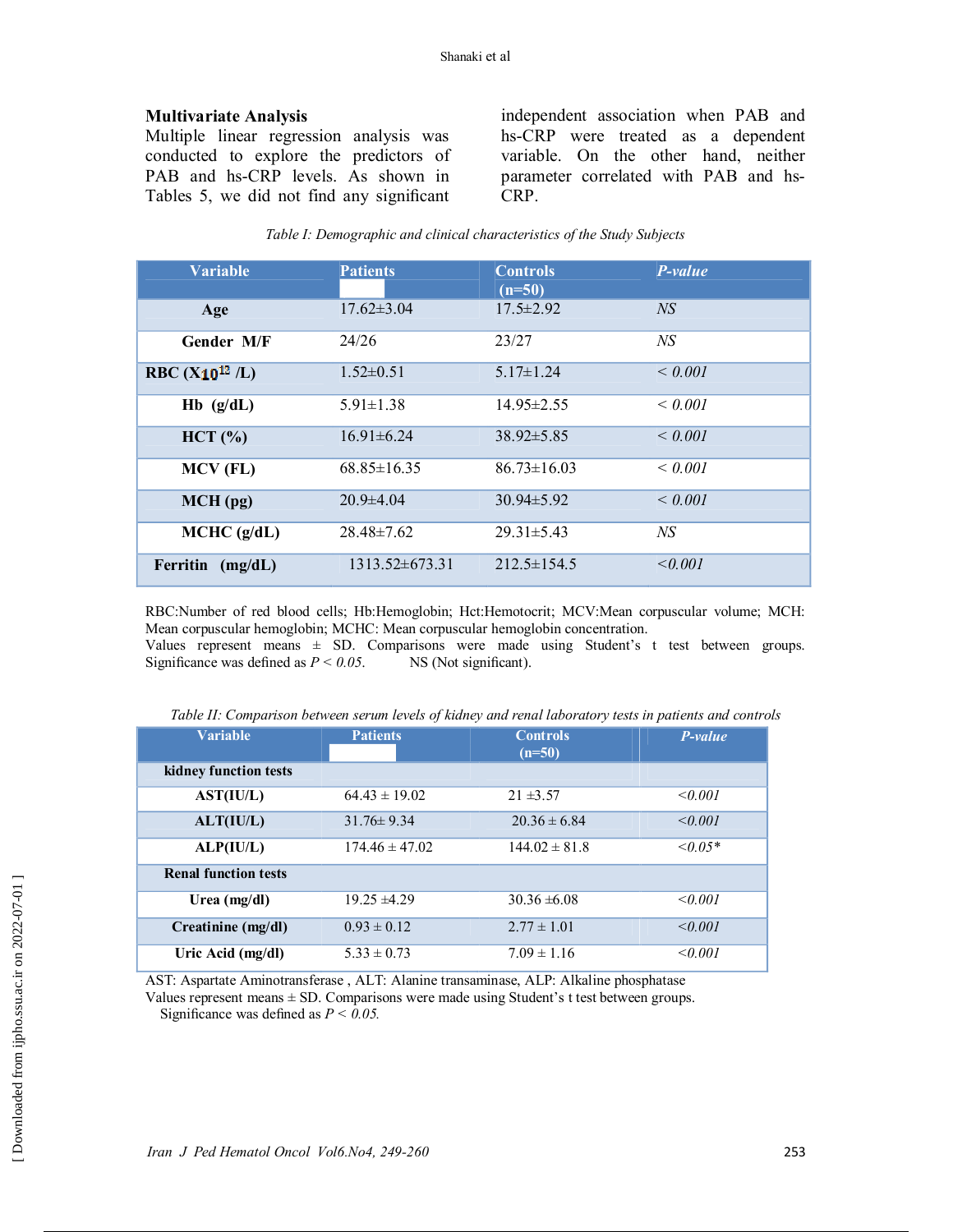| Table III: Comparison between serum Levels of PAB and hs-CRP in dtudy population |  |  |  |
|----------------------------------------------------------------------------------|--|--|--|
|----------------------------------------------------------------------------------|--|--|--|

| <b>Variable</b> | <b>Patients</b>   | <b>Controls</b><br>$(n=50)$ | P-value       |  |
|-----------------|-------------------|-----------------------------|---------------|--|
| PAB(H.K)        | $63.59 \pm 15.31$ | $50.35 \pm 11.96$           | $\leq 0.001*$ |  |
| $hs-CRP(mg/L)$  | $5.47 \pm 2.48$   | $5.18 \pm 1.88$             | 0.527         |  |

PAB: Prooxidant–antioxidant balance; hs-CRP: High-sensitivity C-reactive protein.

Values represent means ± SD. Comparisons were made using Student's t-test between groups. Significance was defined as *P < 0.05*.

| Table IV: Correlations between kidney and liver risk factors with PAB, hs-CRP and ferritin in |  |  |  |
|-----------------------------------------------------------------------------------------------|--|--|--|
|                                                                                               |  |  |  |

| <i>patients.</i> |                           |                           |                           |                        |                         |                          |                        |                        |                 |
|------------------|---------------------------|---------------------------|---------------------------|------------------------|-------------------------|--------------------------|------------------------|------------------------|-----------------|
|                  | Urea                      | Crea                      | <b>UA</b>                 | <b>AST</b>             | <b>ALT</b>              | <b>ALP</b>               | hs-CRP                 | <b>PAB</b>             | <b>Ferritin</b> |
| Urea             | $---$                     |                           |                           |                        |                         |                          |                        |                        |                 |
| Creatinine       | $r=0.545$<br>$p=0.000$    | ----                      |                           |                        |                         |                          |                        |                        |                 |
| <b>Uric Acid</b> | $r=0.539$<br>$p=0.000$    | $r=0.573$<br>$p=0.000$    | ----                      |                        |                         |                          |                        |                        |                 |
| <b>AST</b>       | $r = -616$<br>$p=0.000$   | $r = -0.663$<br>$p=0.000$ | $r = -0.549$<br>$p=0.000$ | ----                   |                         |                          |                        |                        |                 |
| <b>ALT</b>       | $r = -434$<br>$p=0.000$   | $r = -444$<br>$p=0.000$   | $r = -0.426$<br>$p=0.000$ | $r=0.571$<br>$p=0.000$ |                         |                          |                        |                        |                 |
| <b>ALP</b>       | $r = -146$<br>$p=0.155$   | $r = -102$<br>$p=0.316$   | $r = 0.207$<br>$p=0.441$  | $r=0.264$<br>$p=0.009$ | $r = -013$<br>$p=0.899$ | $---$                    |                        |                        |                 |
| CRP              | $r = -0.053$<br>$p=0.607$ | $r = -0.034$<br>$p=0.737$ | $r = 0.147$<br>$p=0.152$  | $r=0.097$<br>$p=0.345$ | $r = -009$<br>$p=0.930$ | $r = 0.084$<br>$p=0.412$ | $---$                  |                        |                 |
| PAB              | $r = -321$<br>$p=0.201$   | $r = -319$<br>$p=0.001$   | $r = -0.326$<br>$p=0.101$ | $r=0.320$<br>$p=0.001$ | $r=0.25$<br>$p=0.312$   | $r=0.212$<br>$p=0.336$   | $r=0.359$<br>$p=0.830$ | $---$                  |                 |
| Ferritin         | $r = -.509$<br>$p=0.000$  | $r = -0.532$<br>$p=0.000$ | $r = -0.42$<br>$p=0.000$  | $r=0.686$<br>$p=0.000$ | $r=0.526$<br>$p=0.000$  | $r=0.170$<br>$p=0.010$   | $r=0.103$<br>$p=0.412$ | $r=0.241$<br>$p=0.449$ | ---             |

AST: Aspartate Aminotransferase , ALT: Alanine transaminase, ALP: Alkaline phosphatase Values represent means ± SD. Comparisons were made using Student's t-test between groups. Significance was defined as *P < 0.05.* 

| Table V: Multiple linear regression analysis of PAB and hs-CRP (dependent variables) versus liver, kidney and |  |  |  |  |  |  |
|---------------------------------------------------------------------------------------------------------------|--|--|--|--|--|--|
| ferritin independent variables                                                                                |  |  |  |  |  |  |

| jerrum maepenaeni variables |            |           |            |         |  |  |
|-----------------------------|------------|-----------|------------|---------|--|--|
|                             | Variables  | Beta(b)   | <b>SEb</b> | p-value |  |  |
|                             | Urea       | $-.010$   | .043       | NS      |  |  |
|                             | Crea       | $-.104$   | .271       | NS      |  |  |
| hs-CRP                      | <b>UA</b>  | .360      | .231       | NS      |  |  |
|                             | AST        | .007      | .029       | NS      |  |  |
|                             | <b>ALT</b> | .005      | .049       | N S     |  |  |
|                             | ALP        | $-.002$   | .003       | NS      |  |  |
|                             | Ratio      | .222      | .295       | N S     |  |  |
|                             | fretin     | $-0.0003$ | .001       | NS      |  |  |
|                             |            |           |            |         |  |  |
|                             |            |           |            |         |  |  |
|                             | Urea       | .287      | .278       | N S     |  |  |
|                             | Crea       | .256      | 1.738      | NS      |  |  |
|                             | <b>UA</b>  | .120      | 1.499      | NS      |  |  |
|                             | AST        | .228      | .191       | NS      |  |  |
| PAB                         | <b>ALT</b> | .424      | .315       | N S     |  |  |
|                             | ALP        | .019      | .023       | NS      |  |  |
|                             | Ratio      | 1.429     | 1.920      | NS      |  |  |
|                             | fretin     | $-.004$   | .004       | NS      |  |  |

b: Regression coefficient; SEb: Standard error of b. Significance was defined as *P < 0.05.*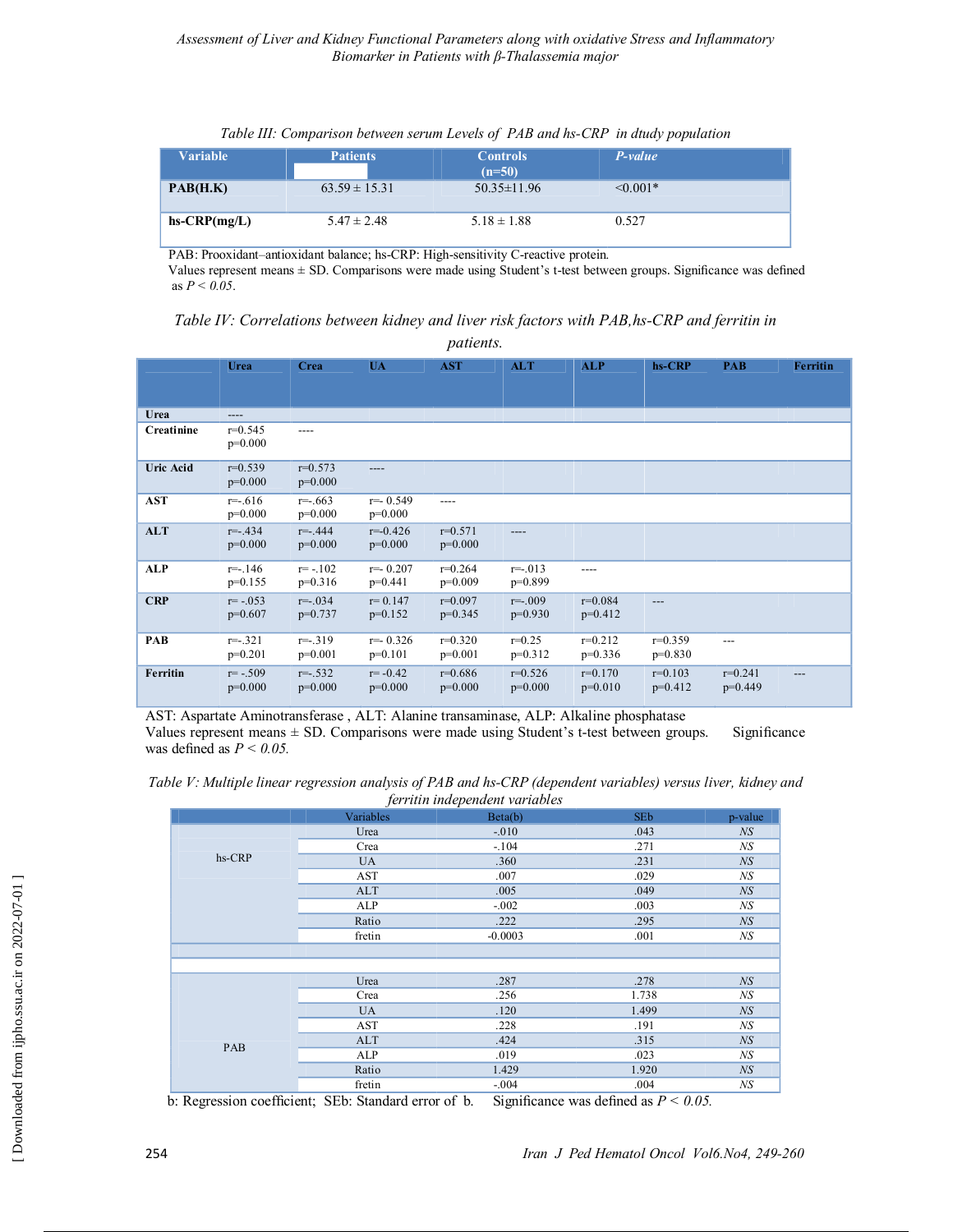#### Shanaki et al



**Figure 1.** Scatter plot shown ferritin correlated significantly with Urea, Creatinine and Uric Acid values.



Figure 2. Scatter plot shown Ferritin correlated significantly with AST, ALT and ALP variables.

*Iran J Ped Hematol Oncol Vol6.No4, 249-260* 255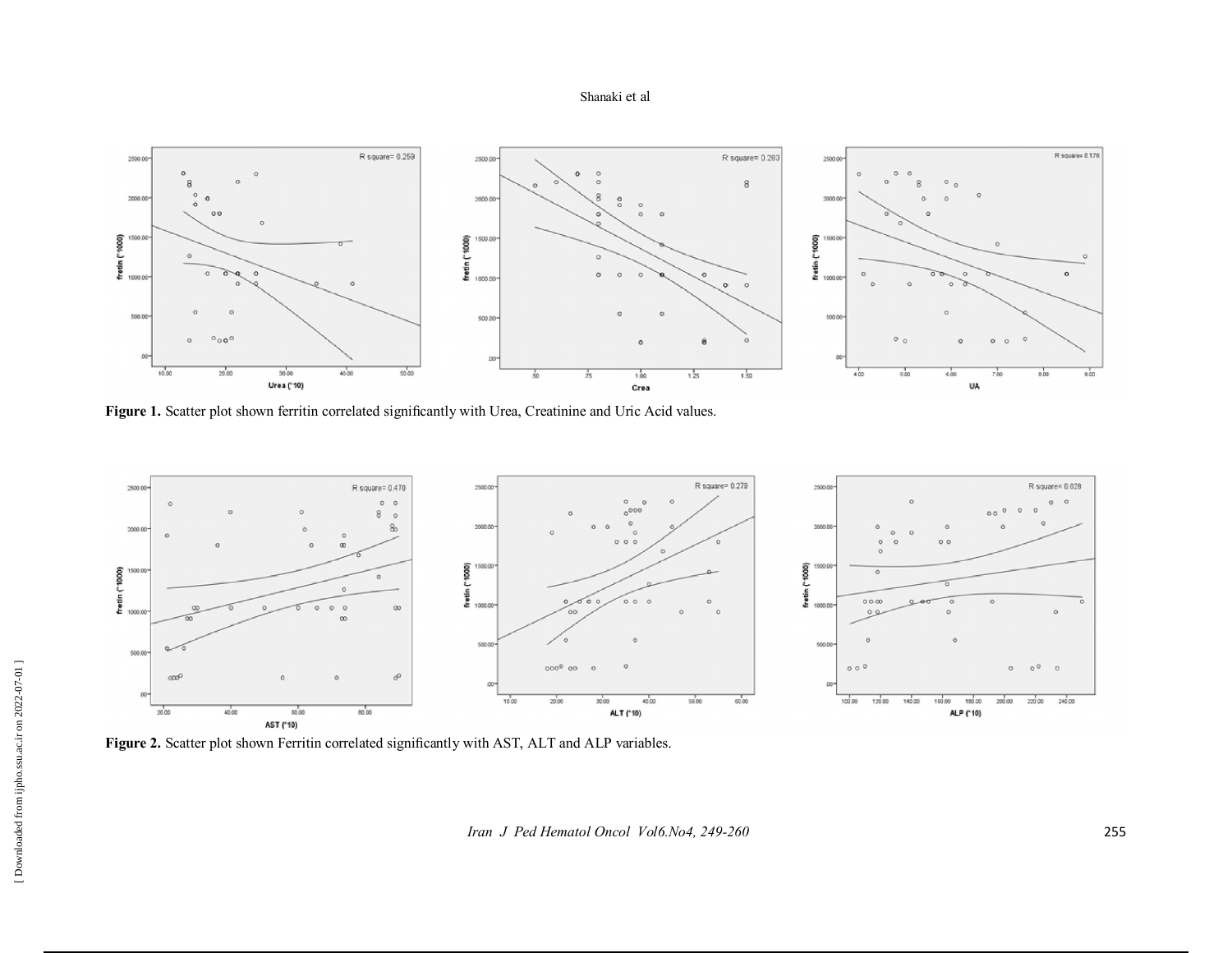### **Discussion**

Thalassemia disorders are the commonest single-gene hemoglobin disorders that more than 90 million people affected by this inherited defect throughout the world like Middle Eastern countries (22). Patients with Beta thalassemia major usually suffer from profound anemia that necessitates regular blood transfusion to survive. These patients usually experience iron overload as consequence of recurrent transfusion and ineffective erythropoiesis. Several major factors are responsible for functional abnormalities found in β-TM which include shortened red cell life span, rapid iron turnover and tissue deposition of excess iron. Furthermore, in beta thalassemia major, repeated blood transfusions are inevitably lead to multiple organ dysfunctions namely heart, liver and kidney(23, 24). Specifically, results of this study point to several significant finding: (I) except MCHC, other hematological parameters as well as, the levels of prooxidant-antioxidant balance in patients presenting with β-thalassemia major were significantly higher when compared with healthy control subjects, (II) hs-CRP concentration did not show any variations in β-tathalassemia compared to healthy participant. (III) surprisingly, renal function tests unlike liver parameters significantly were decreased in patients compared to healthy controls (IV) high levels of PAB in thalassemic patients was significantly correlated with AST and conversely correlated with serum creatinine, while ferritin was found to be correlated with serum liver and kidney biochemical laboratory variables, and finally, Spearman's univariate analysis showed that kidney functional tests irreversibly correlated with only ALT and AST activity. In present study, as described in table 3 and in accordance with AsmaKassab-Chekir et al and Ghahremanlu E(12, 25) findings, indicate that in young adult b-thalassemia patients the levels of oxidative stress were

significantly higher than normal controls. The significant increase of serum ferritin in cases indicated an existing iron overload in our patients. A rise in iron indices may be due to erythrocyte hyperhemolysis or/and to chronic blood transfusion that similar results were found by Haj Khelil et al(26). Emerging laboratory data suggest that enhanced oxidative stress is a high risk for organ injury than normal group. High oxidative stress in thalassemia patients is one of the most important factors causing cell injury and organ dysfunction (27-29). Similar to Livrea MA et al, In our study, important elevated aspartate and alanine aminotransferase than controls were possibly due to cytolysis syndrome and to hepatic necroinflammatory mechanisms(30). Accompanied with finding, Haj Khelil et al $(26)$  and Soliman, A et al $(31)$  Parallel to our present work described that AST and ALT levels were correlated significantly with serum ferritin concentrations  $(r =$ 0.72 and 0.47 respectively,  $p \leq 0.001$ ). A research on 104 patients with beta thalassemia major showed a significant correlation between serum ferritin levels and SGOT, SGPT levels. Abnormal liver function represented by elevated levels of SGOT, SGPT and serum alkaline phosphatase which was observed more frequently in patients with iron overload than in patients with a lower level of iron (32). As well as, a study in Pakistan showed that 47% of their patients had an increased alkaline phosphatase, which might be attributable to the liver disease (33). Further, serum ALP activity, another marker of tissue injury, was increased in β-TM provided information on the association of cholestasis syndrome that it is indicative of liver dysfunction and leakage of liver metabolites (3, 31). We also, analyzed the kidney serum markers uric acid, creatinine and urea. The main findings indicated that mean serum levels of all three parameters were significantly lower in patients than controls, similar to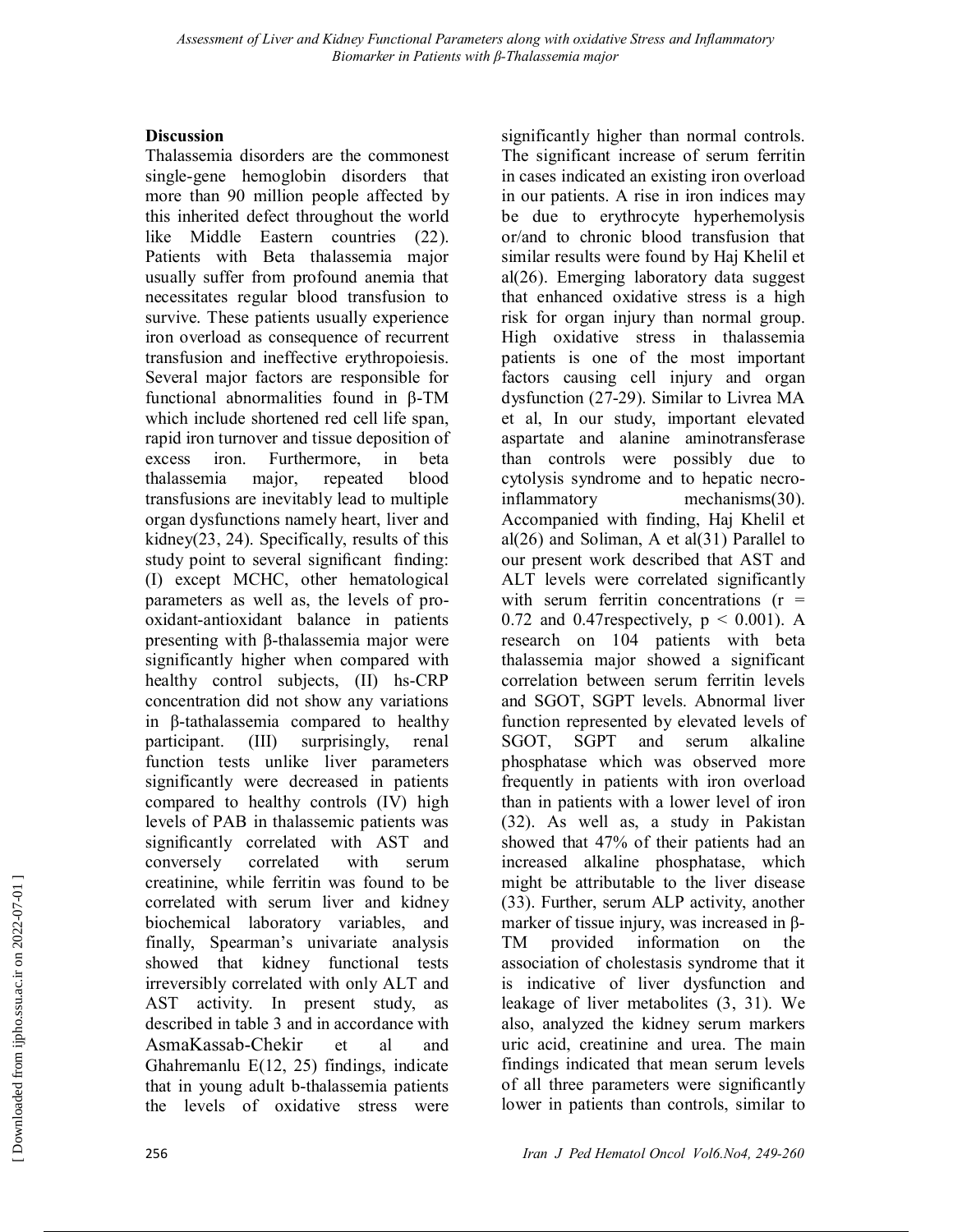AsmaKassab-Chekiretalva(12). This result is confusing but can be partially explained by the low muscle mass of our young study population. By contrast, Aldudak et al(34), did not find any remarkable difference concerning blood urea and creatinine in the patient. Evidence indicates that increased oxidative stress and inflammation may mediate most of the effects of risk factors on the kidney(35).We suggested that oxidative stress may cause inflammation and harms to kidneys in future. There is evidence that oxidative stress and inflammation are features of chronic kidney disease (36, 37). As well as, we also evaluated hs-CRP to determine the important inflammation that may exist between participants. hs-CRP is an acute phase protein, which is synthesized in response to tissue damage. It's production is stimulated mainly by interleukin-6(IL-6)(38).The important elevation of hs-CRP is a major inflammatory marker(39) and little is known about the role of acute phase proteins in hemoglobinopathies. Interestingly, the levels of C-reactive biomarker was less increased in patients comparison to control, but are not statically significant with healthy subjects in response to elevated of Ferritin and PAB value. Similar to our study, many investigators reported the reduction of the hs-CRP levels in patients compared to healthy subject(5). Patrick B. Walter (3), reported that hs-CRP concentration in healthy volunteers is lower than Thalassaemia patients. But Kanavakietal (40, 41)mentioned that CRP was elevated in thalassemia participant, implying a chronic inflammatory state presents in these patients. Arinzon confirms that levels of CRP were significantly higher in pneumonia disease with short term mortality and positively correlated with rate of death(42).

# **Conclusion**

*Iran J Ped Hematol Oncol Vol6.No4, 249-260* 257 Clearly, significantly higher levels of an indicator of oxidative stress in patients

with thalassemia compared with healthy individuals needing therapy to prevent endothelial dysfunction and development of damage to other tissue and organs. Measurement of Urea, Crea, UA, AST, ALT, ALP and inflammatory biomarker hs-CRP may be useful marker for inflammation and useful diagnostic factor to prevent injury and its development to other tissues and organs. Longer-term prospective studies with a more careful assessment of the time course of the appearance of PAB oxidative stress marker as well as liver and kidney biochemical laboratory parameters and hs-CRP relative to the development of clinical events was required which could improve patients' quality of life.

### **Acknowledgment**

This study was supported by Golestan University of Medical Sciences. Also, the authors are particularly grateful to the patients who volunteered participate in this study.

# **Conflict of interest statement**

None Declared.

# **References**

1. Palit S, Bhuiyan RH, Aklima J, Emran TB, Dash R. A study of the prevalence of thalassemia and its correlation with liver function test in different age and sex group in the Chittagong district of Bangladesh. J Basic Clin Pharm 2012; 3(4):352-7.

2. Rebulla P. Blood transfusion in beta thalassaemia major. Transfus Med1995 ; 5(4):247-58.

3. Walter PB, Fung EB, Killilea DW, Jiang Q, Hudes M, Madden J, et al. Oxidative stress and inflammation in iron-overloaded patients with beta-thalassaemia or sickle cell disease. British J haematol 2006 ;135(2):254-63.

 4. Hashemizadeh H, Noori R, Kolagari S. Assessment Hepatomegaly and liver Enzymes in 100 Patients with beta Thalassemia Major in Mashhad, Iran. Iran J Ped Hematol Oncol 2012; 2(4):171-7.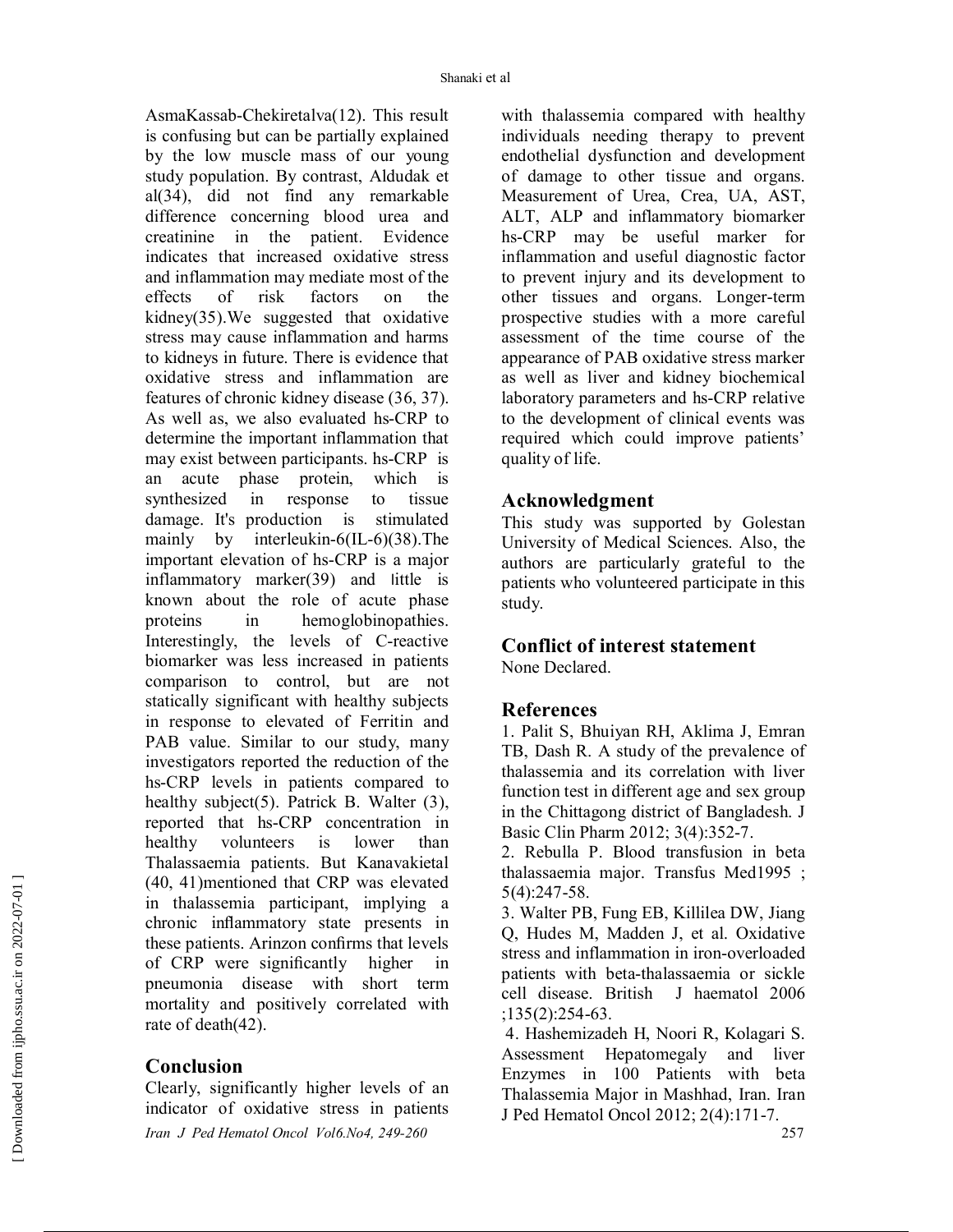*Assessment of Liver and Kidney Functional Parameters along with oxidative Stress and Inflammatory Biomarker in Patients with β-Thalassemia major* 

5. Ehteram H, Bavarsad MS, Mokhtari M, Saki N, Soleimani M, Parizadeh SM, et al. Prooxidant-antioxidant balance and hs-CRP in patients with beta-thalassemia major. Clin Lab 2014; 60(2):207-15.

6. Bakr A, Al-Tonbary Y, Osman G, El-Ashry R. Renal complications of betathalassemia major in children. Am J Blood Res 2014; 4(1):1-6.

7. Waseem F, Khemomal KA, Sajid R. Antioxidant status in beta thalassemia major: a single-center study. Indian J Pathol Microbiol 2011; 54(4):761-3.

8. Mobarra N. A Review on iron chelators in the treatment of iron overloads syndromes. **Int J** Hematol Oncol Stem Cell Res 2016 1; 10(4):239-47.

9. Nazari A, Sadr SS, Faghihi M, Azizi Y, Hosseini M-J, Mobarra N, et al. Vasopressin attenuates ischemia– reperfusion injury via reduction of oxidative stress and inhibition of mitochondrial permeability transition pore opening in rat hearts. Eur. J. Pharmacol 2015; 760:96-102.

10. Ozdem S, Kupesiz A, Yesilipek A. Plasma homocysteine levels in patients with beta-thalassaemia major. Scand J Clin Lab Invest. 2008; 68(2):134-9.

11. Brittenham GM, Griffith PM, Nienhuis AW, McLaren CE, Young NS, Tucker EE, et al. Efficacy of deferoxamine in preventing complications of iron overload in patients with thalassemia major. N Engl J Med 1994; 331(9):567-73.

12. Kassab-Chekir A, Laradi S, Ferchichi S, Haj Khelil A, Feki M, Amri F, et al. Oxidant, antioxidant status and metabolic data in patients with beta-thalassemia. Clin Chim Acta 2003; 338(1-2):79-86.

13. Risdon RA, Barry M, Flynn DM. Transfusional iron overload: the relationship between tissue iron concentration and hepatic fibrosis in thalassaemia. J Pathol 1975; 116(2):83-95. 14. Berdoukas V, Bohane T, Tobias V, De Silva K, Fraser I, Aessopos A, et al. Liver iron concentration and fibrosis in a cohort of transfusion-dependent patients on longterm desferrioxamine therapy. Hematol J 2005; 5(7):572-8.

15. Jensen PD, Jensen FT, Christensen T, Nielsen JL, Ellegaard J. Relationship between hepatocellular injury and transfusional iron overload prior to and during iron chelation with desferrioxamine: a study in adult patients with acquired anemias. Blood 2003; 101(1):91-6.

16. Hankins JS, Smeltzer MP, McCarville MB, Aygun B, Hillenbrand CM, Ware RE, et al. Patterns of liver iron accumulation in patients with sickle cell disease and thalassemia with iron overload. Eur J Haematol 2010; 85(1):51-7.

17. Tantawy AA, El Bablawy N, Adly AA, Ebeid FS. Early Predictors of Renal Dysfunction in Egyptian Patients with beta-Thalassemia Major and Intermedia. Mediterr J Hematol Infect Dis 2014; 6(1):2014057.

18. Sadeghi-Bojd S, Hashemi M, Naderi M, Shikhani S. Kidney function tests in children with beta-thalassemia minor in Zahedan, southeast of Iran. Iran J Kidney Dis 2011; 5(3):201-3.

19. Koonrungsesomboon N, Tantiworawit A, Phrommintikul A, Saekho S, Srichairattanakool S, Chattipakorn N. Heart Rate Variability for Early Detection of Iron Overload Cardiomyopathy in beta-Thalassemia Patients. Hemoglobin 2015; 39(4):281-6.

20. Ghorban K, Shanaki M, Mobarra N, Azad M, Asadi J, Pakzad R, et al. Apolipoproteins A1, B, and other prognostic biochemical cardiovascular risk factors in patients with beta-thalassemia major. Hematology 2016; 21(2):113-20.

21. Alamdari DH, Paletas K, Pegiou T, Sarigianni M, Befani C, Koliakos G. A novel assay for the evaluation of the prooxidant-antioxidant balance, before and after antioxidant vitamin administration in type II diabetes patients. Clin Biochem 2007; 40(3-4):248-54.

22. Ghanei M, Adibi P, Movahedi M, Khami MA, Ghasemi RL, Azarm T, et al. Pre-marriage prevention of thalassaemia: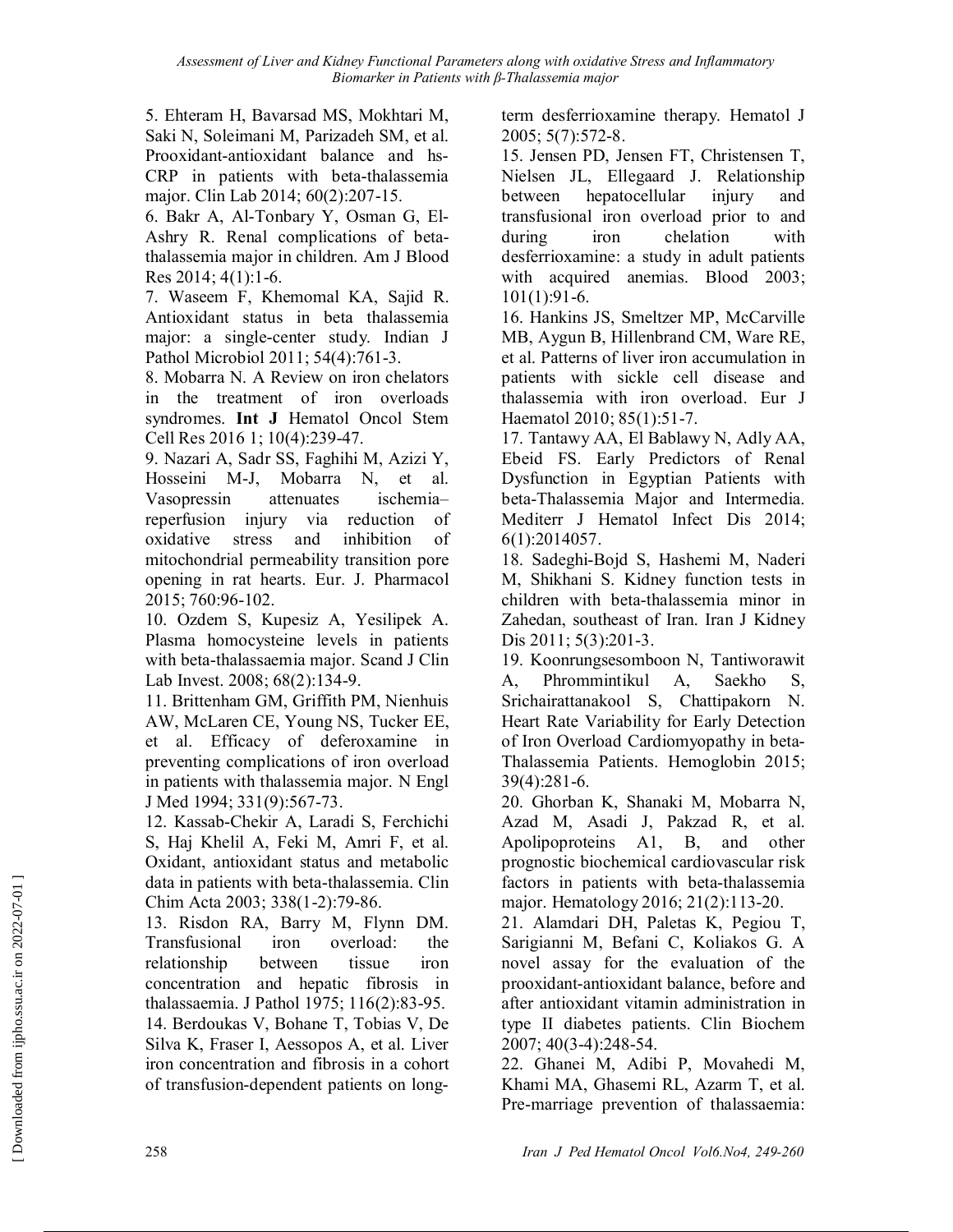report of a 100,000 case experience in Isfahan. Public Health1997; 111(3):153-6.

23. Smolkin V, Halevy R, Levin C, Mines M, Sakran W, Ilia K, et al. Renal function in children with beta-thalassemia major and thalassemia intermedia. Pediatr Nephrol 2008; 23(10):1847-51.

24. Ali D, Mehran K, Moghaddam AG. Comparative evaluation of renal findings in Beta-thalassemia major and intermedia. Saudi J Kidney Dis Transpl 2008; 19(2):206-9.

25. Ghahremanlu E, Banihashem A, Saber H, Tavallaie S, Mirhosseini N, Ghayour-Mobarhan M, et al. Increased serum heat shock protein 27 antibody titers and prooxidant-antioxidant balance in patients with beta-thalassemia major. Acta Haematol 2013; 129(1):1-9.

26. Haj Khelil A LS, Nabli N, Ould Salem ML, Abroug S,Amri F, et al. Parade`tres biochimiques chez les h-thalasse´miques. Immunol Anal Biol 2001; 16:315-30.

27. Fibach E, Rachmilewitz E. The role of oxidative stress in hemolytic anemia. Curr Mol Med 2008; 8(7):609-19.

28. Loebstein R, Lehotay DC, Luo X, Bartfay W, Tyler B, Sher GD. Diabetic nephropathy in hypertransfused patients with beta-thalassemia. The role of oxidative stress. Diabetes Care 1998; 21(8):1306-9.

29. Hershko C, Link G, Cabantchik I. Pathophysiology of iron overload. Ann N Y Acad Sci. 1998; 850:191-201.

30. Livrea MA, Tesoriere L, Pintaudi AM, Calabrese A, Maggio A, Freisleben HJ, et al. Oxidative stress and antioxidant status in beta-thalassemia major: iron overload and depletion of lipid-soluble antioxidants. Blood 1996; 88(9):3608-14.

31. Soliman A, Yassin M, Al Yafei F, Al-Naimi L, Almarri N, Sabt A, et al. Longitudinal Study on Liver Functions in Patients with Thalassemia Major before and after Deferasirox (DFX) Therapy. Mediterr J Hematol Infect Dis 2014; 6(1):20140-25.

32. Wanachiwanawin W, Luengrojanakul P, Sirangkapracha P, Leowattana W, Fucharoen S. Prevalence and clinical significance of hepatitis C virus infection in Thai patients with thalassemia. Int J Hematol 2003; 78(4):374-8.

33. Adil A, Sobani ZA, Jabbar A, Adil SN, Awan S. Endocrine complications in patients of beta thalassemia major in a tertiary care hospital in Pakistan. J Pak Med Assoc 2012; 62(3):307-10.

34. Hamed EA, ElMelegy NT. Renal functions in pediatric patients with betathalassemia major: relation to chelation therapy: original prospective study. Ital J Pediatr 2010; (6):2-10.

35. Cerasola G, Guarneri M, Cottone S. [Inflammation, oxidative stress and kidney function in arterial hypertension]. G Ital Nefrol 2009; 46:8-13.

36. Fassett RG, D'Intini V, Healy H, Gowardman J, Gan JS, Sharman JE, et al. Assessment of arterial stiffness, oxidative stress and inflammation in acute kidney injury. BMC nephrol 2009; (10):9-15.

37. Nicholas SB, Yuan J, Aminzadeh A, Norris KC, Crum A, Vaziri ND. Salutary effects of a novel oxidative stress modulator on adenine-induced chronic progressive tubulointerstitial nephropathy. Am J Transl Res 2012; 4(3):257-68.

38. Meier-Ewert HK, Ridker PM, Rifai N, Price N, Dinges DF, Mullington JM. Absence of diurnal variation of C-reactive protein concentrations in healthy human subjects. Clin Chem 2001; 47(3):426-30.

39. Azarpazhooh MR, Mobarra N, Parizadeh SM, Tavallaie S, Bagheri M, Rahsepar AA, et al. Serum high-sensitivity C-reactive protein and heat shock protein 27 antibody titers in patients with stroke and 6-month prognosis. Angiology 2010; 61(6):607-12.

40. Kanavaki I, Makrythanasis P, Lazaropoulou C, Tsironi M, Kattamis A, Rombos I, et al. Soluble endothelial adhesion molecules and inflammation markers in patients with beta-thalassemia intermedia. Blood cells, molecules & diseases 2009; 43(3):230-4.

41. Kanavaki I, Makrythanasis P, Lazaropoulou C, Kattamis A, Tzanetea R,